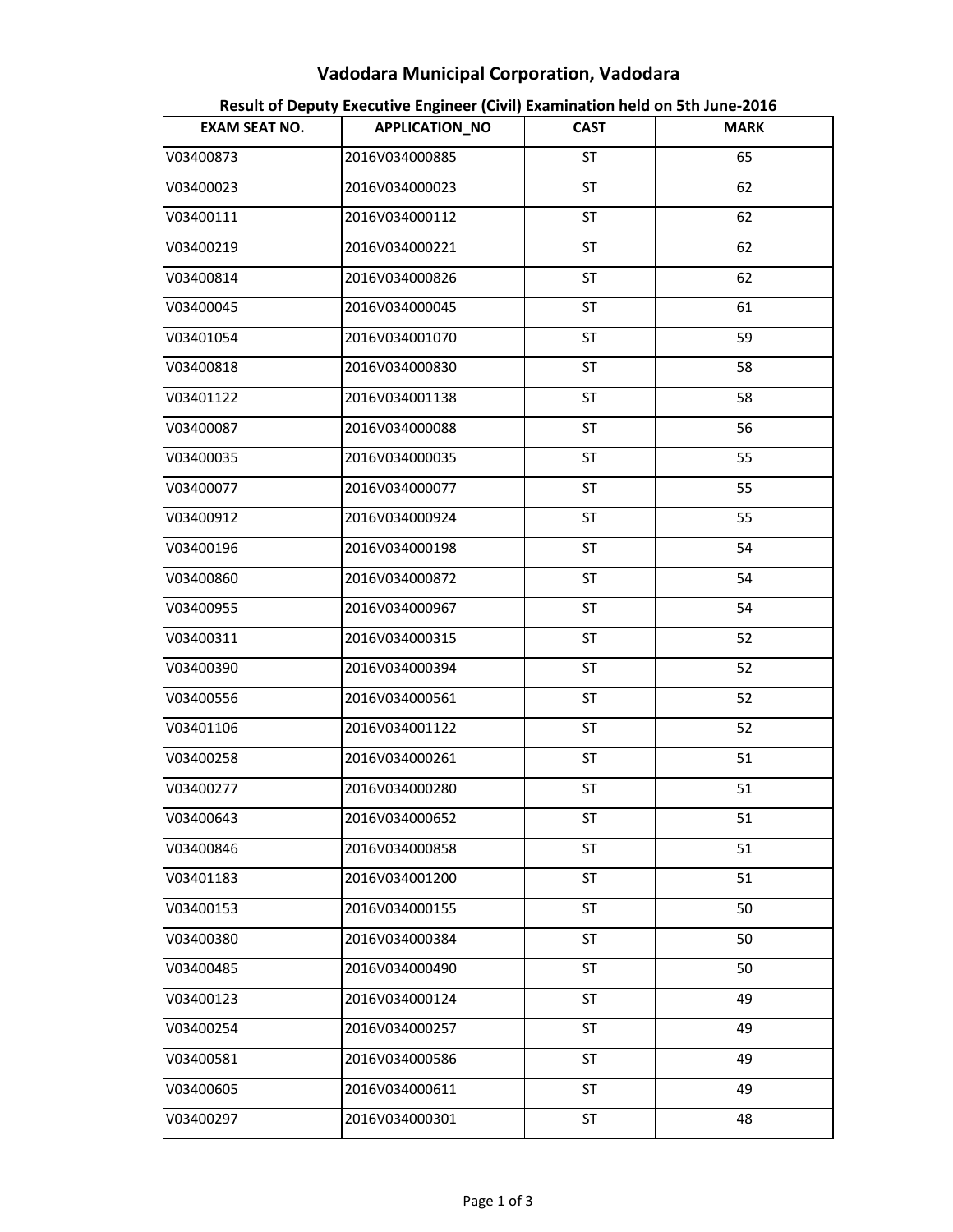## Vadodara Municipal Corporation, Vadodara

| <b>EXAM SEAT NO.</b> | APPLICATION_NO | <b>CAST</b> | <b>MARK</b> |
|----------------------|----------------|-------------|-------------|
| V03401132            | 2016V034001148 | ST          | 48          |
| V03401182            | 2016V034001199 | <b>ST</b>   | 48          |
| V03400053            | 2016V034000053 | ST          | 47          |
| V03400469            | 2016V034000474 | <b>ST</b>   | 47          |
| V03400719            | 2016V034000729 | ST          | 47          |
| V03401154            | 2016V034001170 | ST          | 47          |
| V03401167            | 2016V034001183 | ST          | 47          |
| V03400445            | 2016V034000449 | ST          | 46          |
| V03400709            | 2016V034000719 | ST          | 46          |
| V03400746            | 2016V034000758 | ST          | 46          |
| V03400198            | 2016V034000200 | ST          | 45          |
| V03400464            | 2016V034000469 | ST          | 45          |
| V03401163            | 2016V034001179 | ST          | 45          |
| V03401109            | 2016V034001125 | ST          | 44          |
| V03401068            | 2016V034001084 | <b>ST</b>   | 43          |
| V03400365            | 2016V034000369 | ST          | 42          |
| V03400397            | 2016V034000401 | ST          | 42          |
| V03400452            | 2016V034000457 | <b>ST</b>   | 42          |
| V03400551            | 2016V034000556 | ST          | 42          |
| V03400632            | 2016V034000640 | <b>ST</b>   | 42          |
| V03401252            | 2016V034001270 | ST          | 42          |
| V03400276            | 2016V034000279 | ST          | 41          |
| V03400337            | 2016V034000341 | ST          | 41          |
| V03400372            | 2016V034000376 | ST          | 41          |
| V03400952            | 2016V034000964 | ST          | 41          |
| V03400621            | 2016V034000629 | ST          | 39          |
| V03400749            | 2016V034000761 | <b>ST</b>   | 39          |
| V03400982            | 2016V034000994 | ST          | 39          |
| V03400008            | 2016V034000008 | <b>ST</b>   | 38          |
| V03400416            | 2016V034000420 | <b>ST</b>   | 38          |
| V03400212            | 2016V034000214 | ST          | 37          |
| V03400440            | 2016V034000444 | <b>ST</b>   | 37          |
| V03400867            | 2016V034000879 | ST          | 37          |

Result of Deputy Executive Engineer (Civil) Examination held on 5th June-2016